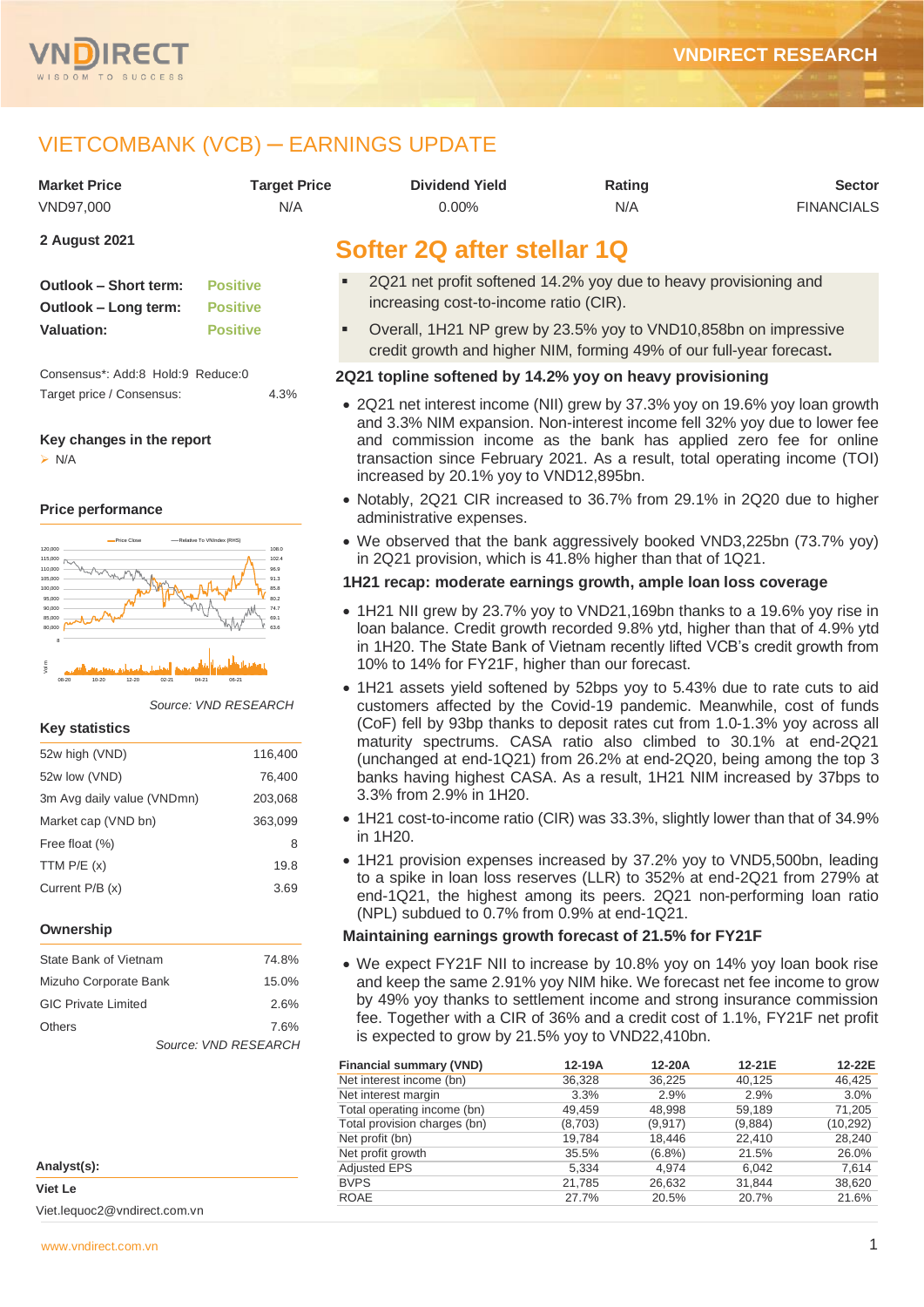## **SOFTER 2Q AFTER STELLAR 1Q**

| <b>Profit &amp; Loss</b><br>statement | <b>2Q21</b> | <b>2Q20</b> | yoy %        | <b>1Q21</b> | qoq %    | 6M21    |              | $6M20$ yoy%     | <b>VND FY21F</b><br>forecasts | % of VND FY21F<br>forecasts | <b>Comments</b>                                                                                                                                     |
|---------------------------------------|-------------|-------------|--------------|-------------|----------|---------|--------------|-----------------|-------------------------------|-----------------------------|-----------------------------------------------------------------------------------------------------------------------------------------------------|
| Net interest income                   | 11,088      | 8,077       | 37.3%        | 10,082      | 10.0%    | 21,169  | 17.111       | 23.7%           | 40,125                        |                             | 52.8% In line with our forecasts.                                                                                                                   |
| Non-interest income                   | 1,807       | 2,656       | $-32.0%$     | 5,604       | -67.8%   | 7.411   | 5,907        | 25.5%           | 19,063                        | 38.9%                       | Lower than our forecast due to VCB's<br>credit bonds have matured and new<br>bonds in 2Q21, this lead to dividend<br>income lower than we expected. |
| Operating revenue                     | 12,895      | 10.733      | 20.1%        | 15.686      | -17.8%   | 28,580  | 23.019 24.2% |                 | 59,189                        | 48.3%                       |                                                                                                                                                     |
| Operation expenses                    | (4,731)     | (3, 118)    | 51.7%        | (4,779)     | $-1.0\%$ | (9,511) |              | $(8.028)$ 18.5% | (21, 308)                     |                             | 44.6% In line with our forecasts.                                                                                                                   |
| Pre-provision profit                  | 8.163       | 7.615       | 7.2%         | 10.906      | $-25.1%$ | 19.070  | 14.990       | 27.2%           | 37,881                        | 50.3%                       |                                                                                                                                                     |
| Provision expenses                    | (3, 225)    | (1,856)     | 73.7%        | (2, 275)    | 41.8%    | (5,500) |              | $(4.009)$ 37.2% | (9,884)                       |                             | 55.6% In line with our forecasts.                                                                                                                   |
| Pre-tax profit                        | 4,938       | 5,759       | $-14.2%$     | 8,631       | -42.8%   | 13.570  | 10.982       | 23.6%           | 27,996                        | 48.5%                       |                                                                                                                                                     |
| Net profit                            | 3,956       |             | 4,610 -14.2% | 6,903       | -42.7%   | 10,858  | 8.788        | 23.6%           | 22,410                        |                             | 48.5% In line with our forecasts.                                                                                                                   |

### **Figure 2: VCB's key ratios by quarter**

| Key ratios                                       | 4Q18   | <b>1Q19</b> | <b>2Q19</b>   | 3Q19   | 4Q19   | <b>1Q20</b> | <b>2Q20</b> | 3Q20   | 4Q20   | 1Q21   | <b>2Q21</b> |
|--------------------------------------------------|--------|-------------|---------------|--------|--------|-------------|-------------|--------|--------|--------|-------------|
| Net interest income/Total operating income (TOI) | 74.7%  | 72.2%       | 75.9%         | 73.9%  | 81.0%  | 73.5%       | 75.3%       | 75.3%  | 72.2%  | 64.3%  | 86.0%       |
| Non-interest income/TOI                          | 25.3%  | 27.8%       | 24.1%         | 26.1%  | 19.0%  | 26.5%       | 24.7%       | 24.7%  | 27.8%  | 35.7%  | 14.0%       |
| NIM (annualized)                                 | 2.76%  | 3.0%        | 3.2%          | 3.2%   | 3.1%   | 3.13%       | 2.91%       | 2.93%  | 2.91%  | 3.16%  | 3.50%       |
| Cost-to-income ratio (CIR)                       | 34.65% | 37.3%       | 36.6%         | 36.0%  | 34.6%  | 39.97%      | 29.05%      | 39.52% | 23.83% | 30.47% | 36.69%      |
| Loan-to-deposit ratio (Circular 36)              | 70.9%  | 74.8%       | 74.7%         | 71.9%  | 72.4%  | 76.4%       | 73.3%       | 74.5%  | 72.9%  | 77.3%  | 79.8%       |
| Non-performing loan ratio                        | 1.0%   | 1.0%        | 1.0%          | 1.1%   | 0.8%   | 0.8%        | 0.8%        | 1.0%   | 0.6%   | 0.9%   | 0.7%        |
| Loan-loss-reserves (LLR)                         | 165.4% | 169.2%      | $.5\%$<br>177 | 185.2% | 182.0% | 235.0%      | 254.5%      | 215.1% | 370.4% | 279.0% | 351.8%      |
| Credit cost (annualised)                         | 1.3%   | 0.9%        | 1.0%          | 1.0%   | 1.0%   | 1.2%        | 1.1%        | 1.1%   | 1.3%   | 1.1%   | 1.2%        |
| ROAA (trailing 12m)                              | 1.4%   | 1.5%        | 1.6%          | 1.8%   | 1.6%   | 1.7%        | 1.7%        | 1.6%   | 1.4%   | 1.7%   | 1.6%        |
| ROAE (trailing 12m)                              | 25.5%  | 24.5%       | 25.4%         | 27.1%  | 25.1%  | 24.4%       | 23.5%       | 21.1%  | 20.5%  | 22.8%  | 21.1%       |

Source: VNDIRECT RESEARCH, COMPANY REPORTS

### **Figure 3: Vietnam banks comparison (price as of 02 Aug 2021)**

|                           | Bloomberg     | Recomm        | Closing |                                                             | <b>Target Market</b> |     |        |      |        | $3 - yr$<br>Forward<br><b>EPS</b>    |                   |       |                           |      |
|---------------------------|---------------|---------------|---------|-------------------------------------------------------------|----------------------|-----|--------|------|--------|--------------------------------------|-------------------|-------|---------------------------|------|
| <b>Banks</b>              |               | Code endation | price   | price                                                       | cap                  |     | P/B(x) |      | P/E(x) | <b>CAGR</b>                          | <b>ROE (%)</b>    |       | <b>ROA (%)</b>            |      |
|                           |               |               |         | (local curr.) (local curr.) (US\$m) FY21F FY22F FY21F FY22F |                      |     |        |      |        |                                      |                   |       | % FY21F FY22F FY21F FY22F |      |
| VietinBank                | CTG VN        | Add           | 34,400  | 42,000                                                      | 7.128                | 2.0 | 1.7    | 15.3 | 12.2   |                                      | 18.2% 18.3% 19.6% |       | 1.2%                      | 1.4% |
| Techcombank               | <b>TCB VN</b> | Add           | 51.100  | 57.200                                                      | 7.787                | 2.0 | 1.7    | 12.1 | 10.3   | 17.0%                                | 18.4% 17.9%       |       | 3.2%                      | 3.3% |
| Vietnam Prosperity JSC    |               |               |         |                                                             |                      |     |        |      |        |                                      |                   |       |                           |      |
| <b>Bank</b>               | <b>VPB VN</b> | Hold          | 60.400  | 75,000                                                      | 6,512                | 1.6 | 1.8    | 10.6 | 11.2   |                                      | 25.4% 21.9%       | 19.0% | 3.4%                      | 2.8% |
| Military Commercial Joint |               |               |         |                                                             |                      |     |        |      |        |                                      |                   |       |                           |      |
| Stock Bank                | <b>MBB VN</b> | Add           | 28.800  | 31.400                                                      | 4.740                | 2.1 | 1.7    | 10.4 | 8.5    |                                      | 24.2% 21.5% 21.8% |       | 2.1%                      | 2.3% |
| Asia Commercial Joint     |               |               |         |                                                             |                      |     |        |      |        |                                      |                   |       |                           |      |
| <b>Stock Bank</b>         | <b>ACB VN</b> | Add           | 35,500  | 31,800                                                      | 4,178                | 2.2 | 1.8    | 11.4 | 9.9    |                                      | 16.0% 22.0% 20.5% |       | 1.9%                      | 1.9% |
| <b>Average</b>            |               |               |         |                                                             |                      | 2.0 | 1.7    | 12.0 | 10.4   |                                      | 20.2% 20.4% 19.8% |       | 2.4%                      | 2.3% |
| Vietcombank               | <b>VCB VN</b> | Add           | 97,000  | 111,400                                                     | 15,704               | 3.0 | 2.5    | 18.9 | 15.0   |                                      | 23.8% 20.7% 21.6% |       | 1.6%                      | 1.8% |
|                           |               |               |         |                                                             |                      |     |        |      |        | Source: VNDIRECT RESEARCH, BLOOMBERG |                   |       |                           |      |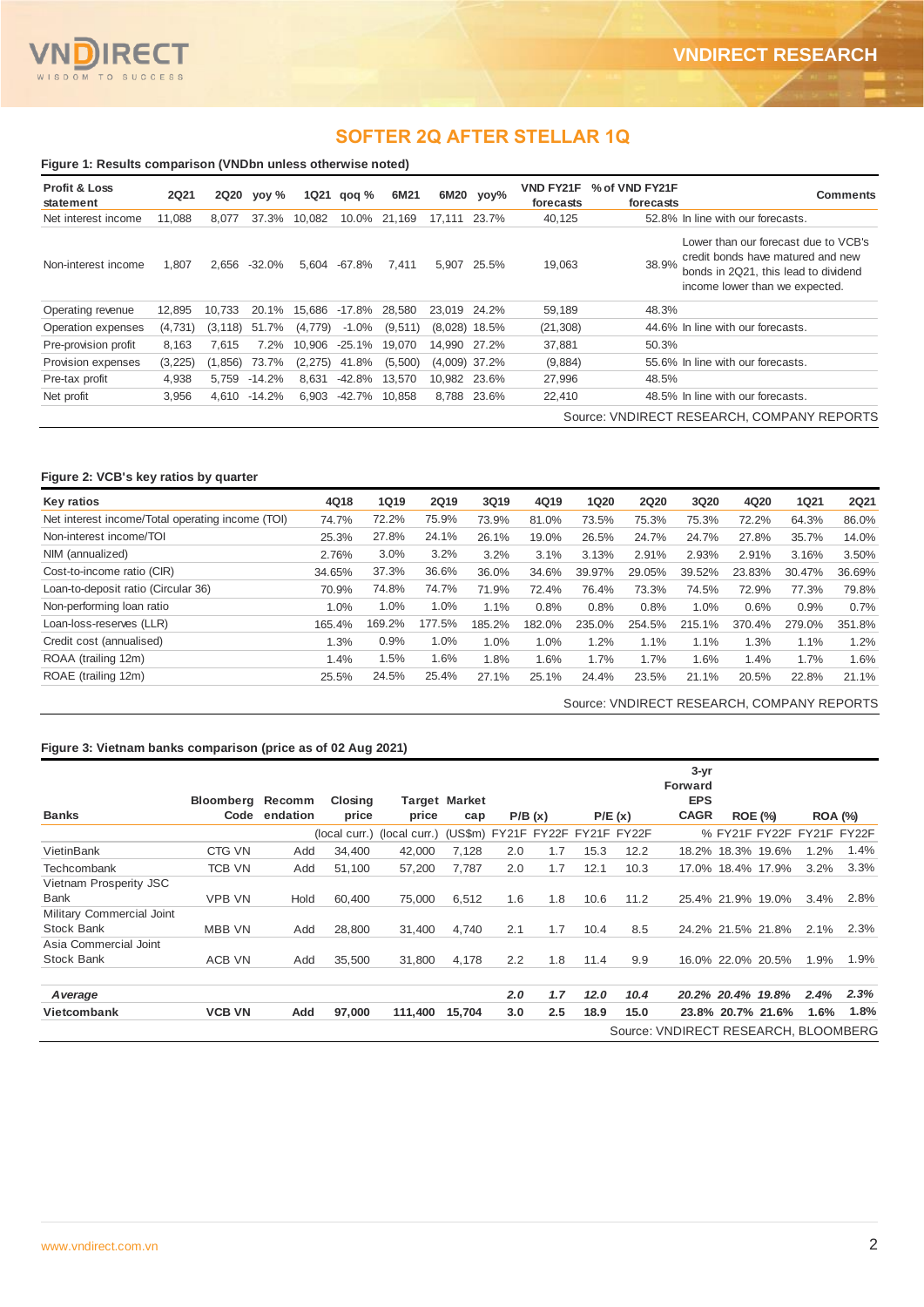# **VNDIRECT RESEARCH**

OM TO SUCCESS  $S<sub>D</sub>$ 

#### **Valuation**



#### **Income statement**

| (VNDbn)                        | 12-20A    | 12-21E    | 12-22E    |
|--------------------------------|-----------|-----------|-----------|
| Net interest income            | 36,225    | 40.125    | 46,425    |
| Non interest income            | 12,774    | 19,063    | 24.780    |
| <b>Total operating income</b>  | 48,998    | 59,189    | 71,205    |
| Total operating costs          | (16, 037) | (21, 308) | (25, 634) |
| Pre-provision operating profit | 32,961    | 37,881    | 45,571    |
| <b>Total provision charges</b> | (9, 917)  | (9,884)   | (10, 292) |
| Income from associates & JVs   |           |           |           |
| Net other income               |           |           |           |
| Pre-tax profit                 | 23,044    | 27,996    | 35,280    |
| Tax expense                    | (4, 577)  | (5,560)   | (7,007)   |
| Profit after tax               | 18,467    | 22.436    | 28,273    |
| Minority interest              | (21)      | (26)      | (32)      |
| Net profit                     | 18,446    | 22,410    | 28,240    |

#### **Balance sheet**

| (VNDbn)                                | 12-20A    | 12-21E    | 12-22E    |
|----------------------------------------|-----------|-----------|-----------|
| Gross loans to customers               | 839,788   | 957,359   | 1,100,962 |
| Loans to banks                         | 267,774   | 283,841   | 300,871   |
| <b>Total gross loans</b>               | 1,107,563 | 1,241,199 | 1,401,834 |
| Securities - total                     | 159,485   | 180,219   | 203,647   |
| Other interest earning assets          | 33,139    | 37,447    | 42,316    |
| <b>Total gross IEAs</b>                | 1,300,187 | 1,458,866 | 1,647,796 |
| <b>Total provisions</b>                | (19, 968) | (22, 750) | (27, 986) |
| <b>Net loans to customers</b>          | 820,420   | 935,295   | 1,073,753 |
| <b>Total net IEAs</b>                  | 1,280,219 | 1,436,115 | 1,619,811 |
| Cash and deposits                      | 15,095    | 15,653    | 16,232    |
| <b>Total investments</b>               | 2,236     | 2,318     | 2,404     |
| Other assets                           | 29,987    | 31,095    | 32,245    |
| <b>Total non-IEAs</b>                  | 47,318    | 49,067    | 50,880    |
| <b>Total assets</b>                    | 1,327,537 | 1,485,182 | 1,670,691 |
| Customer deposits                      | 1,032,114 | 1,155,967 | 1,306,243 |
| Cds outstanding                        | 21,240    | 22,302    | 23,640    |
| Customer interest-bearing liabilities  | 1,053,354 | 1,178,269 | 1,329,883 |
| <b>Bank deposits</b>                   | 144,761   | 150,764   | 158,302   |
| <b>Broad deposits</b>                  | 1,198,115 | 1,329,033 | 1,488,185 |
| Other interest-bearing liabilities     | 67        | 68        | 69        |
| <b>Total IBLs</b>                      | 1,198,181 | 1,329,101 | 1,488,254 |
| Deferred tax liability                 |           |           |           |
| Other non-interest bearing liabilities | 30,496    | 37,890    | 39,114    |
| <b>Total non-IBLs</b>                  | 30,496    | 37,890    | 39,114    |
| <b>Total liabilities</b>               | 1,228,678 | 1,366,991 | 1,527,368 |
| Share capital                          | 37,089    | 37,089    | 37,089    |
| Additional paid-in capital             | 4,995     | 4,995     | 4,995     |
| Treasury shares                        |           |           |           |
| Retained earnings reserve              | 44,118    | 60,200    | 81,237    |
| Other reserves                         | 12,572    | 15,821    | 19,916    |
| Shareholders' equity                   | 98,774    | 118,106   | 143,238   |
| Minority interest                      | 85        | 85        | 85        |
| <b>Total equity</b>                    | 98,859    | 118,191   | 143,323   |
| <b>Total liabilities &amp; equity</b>  | 1,327,537 | 1,485,182 | 1,670,691 |



|                                       | 12-20A    | 12-21E   | 12-22E   |
|---------------------------------------|-----------|----------|----------|
| Growth rate (yoy)                     |           |          |          |
| Cust deposit growth                   | 11.2%     | 12.0%    | 13.0%    |
| Gross cust loan growth                | 14.3%     | 14.0%    | 15.0%    |
| Net interest income growth            | $(0.3\%)$ | 10.8%    | 15.7%    |
| Pre provision operating profit growth | $(1.3\%)$ | 14.9%    | 20.3%    |
| Net profit growth                     | (6.8%)    | 21.5%    | 26.0%    |
| Growth in IEAs                        | 8.7%      | 12.2%    | 12.8%    |
| Share value                           |           |          |          |
| Basic EPS (VND)                       | 4.974     | 6,042    | 7,614    |
| BVPS (VND)                            | 26.632    | 31.844   | 38.620   |
| DPS (VND)                             | $\Omega$  | $\Omega$ | $\Omega$ |
| EPS growth                            | (6.8%)    | 21.5%    | 26.0%    |
|                                       |           |          |          |

#### **Key ratios**

| Net interest margin<br>2.9%<br>2.9%<br>3.0%<br>Cost-income ratio<br>(32.7%)<br>$(36.0\%)$<br>$(36.0\%)$<br>Reported NPLs / gross cust loans<br>0.9%<br>0.7%<br>0.8%<br>Reported NPLs / net cust loans<br>0.8%<br>0.9%<br>0.8%<br>GP charge / average cust loans<br>1.3%<br>1.1%<br>1.0%<br><b>Total CAR</b><br>0.0%<br>0.0%<br>0.0% | 12-20A | 12-21E | 12-22E |
|-------------------------------------------------------------------------------------------------------------------------------------------------------------------------------------------------------------------------------------------------------------------------------------------------------------------------------------|--------|--------|--------|
|                                                                                                                                                                                                                                                                                                                                     |        |        |        |
|                                                                                                                                                                                                                                                                                                                                     |        |        |        |
|                                                                                                                                                                                                                                                                                                                                     |        |        |        |
|                                                                                                                                                                                                                                                                                                                                     |        |        |        |
|                                                                                                                                                                                                                                                                                                                                     |        |        |        |
|                                                                                                                                                                                                                                                                                                                                     |        |        |        |
| Loan deposit ratio<br>79.7%<br>82.8%<br>81.3%                                                                                                                                                                                                                                                                                       |        |        |        |
| <b>Margins and spreads</b>                                                                                                                                                                                                                                                                                                          |        |        |        |
| Return on IEAs<br>5.6%<br>5.9%<br>5.8%                                                                                                                                                                                                                                                                                              |        |        |        |
| Cost of funds<br>2.8%<br>3.1%<br>3.2%                                                                                                                                                                                                                                                                                               |        |        |        |
| 2.8%<br>2.9%<br>2.9%<br>Interest return on average assets                                                                                                                                                                                                                                                                           |        |        |        |
| <b>ROAE</b><br>21.6%<br>20.5%<br>20.7%                                                                                                                                                                                                                                                                                              |        |        |        |